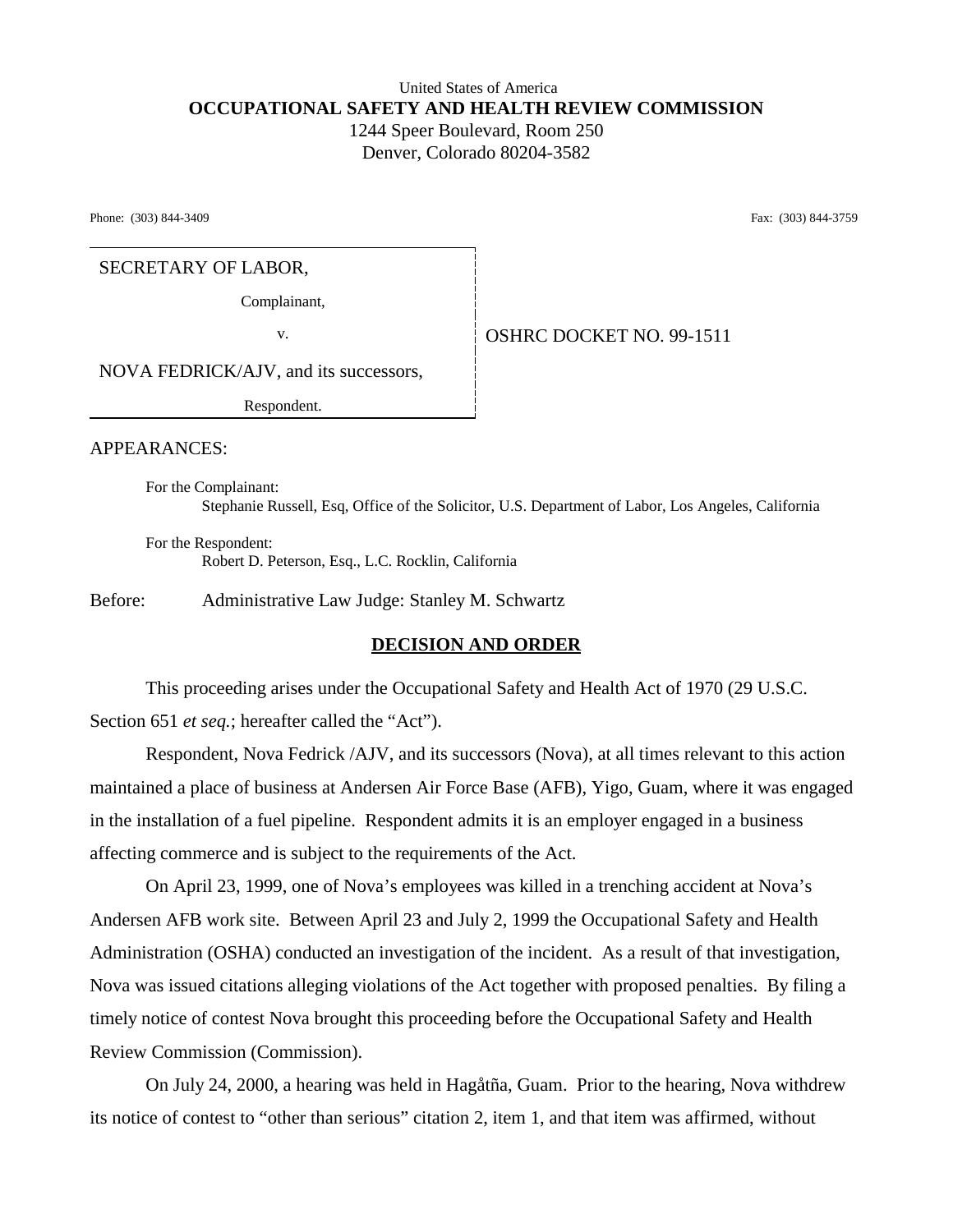penalty (Tr. 9-10). The parties have submitted briefs addressing the remaining item, which alleges a "serious" violation of §1926.21(b)(2), and this matter is ready for disposition.

#### **Alleged Violations**

Serious citation 1, item 1 alleges:

29 CFR 1926.21(b)(2): The employer did not instruct each employee in the recognition and avoidance of unsafe conditions(s) and the regulation(s) applicable to his work environment to control or eliminate any hazard(s) or other exposure to illness or injury:

- a) Andersen AFB, Guam: Employees were not trained in recognition and avoidance of unsafe conditions while working next to the Chin-Type trencher (model 1060).
	- 1. Employees were working within 12 to 24 inches of the trencher.
	- 2. Employees were working on the blind side of the trencher.

## *Facts*

OSHA Compliance Officer (CO) David Ramos testified that he began his inspection of Nova's Andersen AFB work site on April 23, 1999 (Tr. 20, 40). Ramos ascertained that, at the time of the accident, a five man crew consisting of two equipment operators, "Dave" and John Heidenrich, and three laborers, Victor Nauta, Rose Taitingfong, and Candido "Andy" Edu, was excavating a trench into which "sacrificial" anodes would be placed (Tr. 43, 121, 125). The anode bars, which are intended to inhibit corrosion of a nearby fuel pipeline, are placed in forms that are then filled with bentonite and sealed with clay (Tr. 278). A high speed trencher is employed to dig the trench (Tr. 67; Exh. C-3). The trencher crawls along the trench while a boom with a saw-toothed rotating blade cuts through the earth (Tr. 67; Exh. C-3). A "crumb shoe" covers the rotating blade; the crumb shoe acts as a guard for the chain/ blade and also "sucks the dirt up" (Tr. 246, 260-61). The laborers shovel away dirt that accumulates on the edge of the trench behind the trencher, so that it does not contaminate the ditch (Tr. 147, 279-80, 285).

Richard Hansen, Nova's project superintendent and site safety officer (Tr. 222), introduced Nova's written safety program, including a site specific accident plan (Tr. 223; Exh. R-2, general work rules (Tr. 224; Exh. R-3), and safety check lists, which Hansen completes daily (Tr. 225; Exh. R-4). Hansen testified that newly hired employees are provided with a copy of the general work rules (Tr. 224). Employees also view a 30 minute video generally discussing construction safety (Tr. 29, 111). In addition, every Friday employees attend a safety meeting conducted by the project manager, Fred Hill (Tr. 228, 232, 257-56; *See also,* testimony of Tony Zottola, Nova's field superintendent, Tr. 274).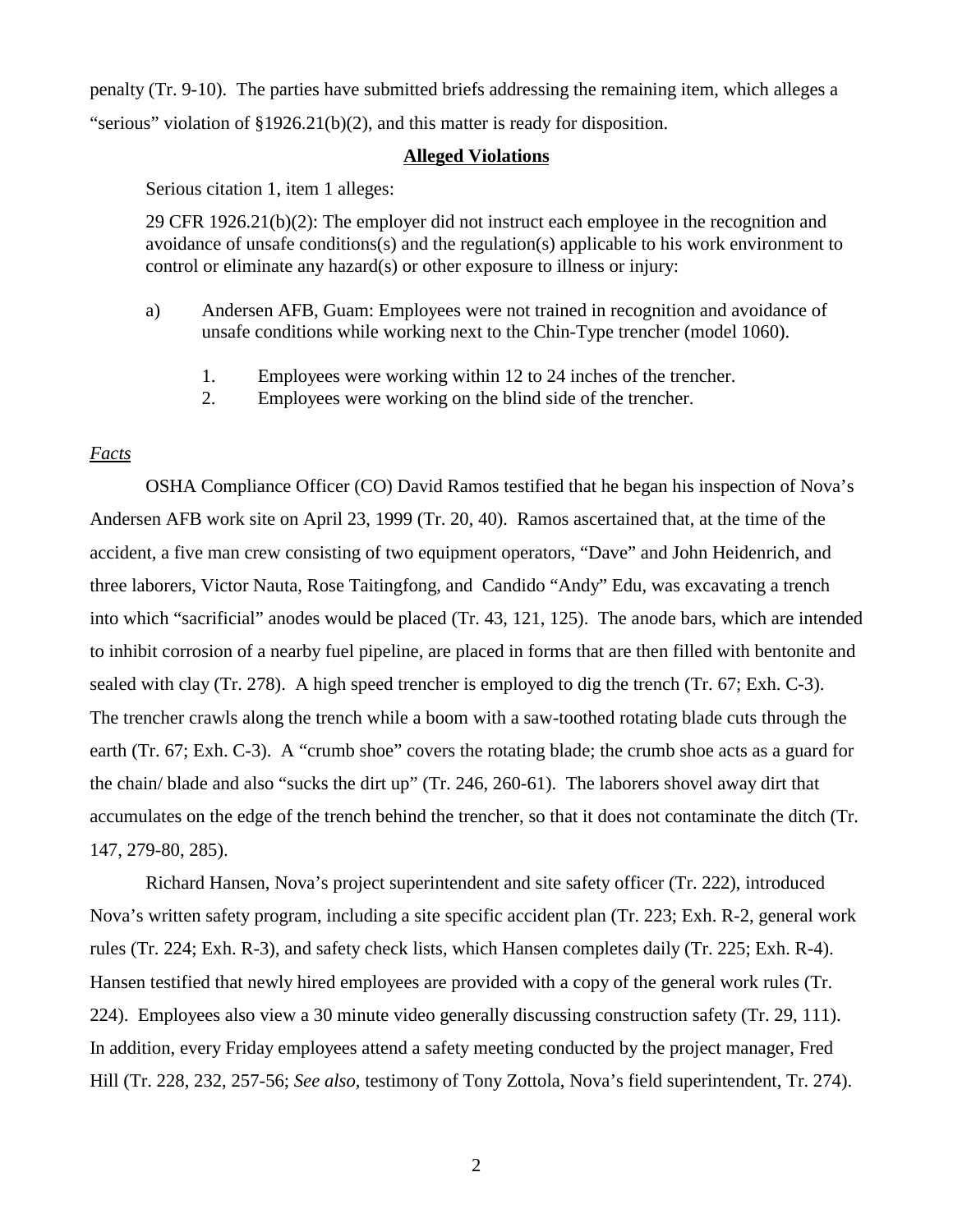Nova's safety program does not specifically discuss the trencher, inform employees that the trencher operator has a blind spot on one side, or set forth a safe working distance from the trencher (Tr. 30). Hill and Zottola both testified, however, that prior to the installation of the first anode bed, approximately two weeks before the accident, a special meeting was held to train the crew that would be doing the installation (Tr. 261-62, 276). Hill stated that the purpose of the meeting was to show the crew how to install the anodes, but said that the dangers of working around the trencher were also explained at that time (Tr. 261-62, 268). Zottola testified that during the meeting employees were warned to stay behind the crumb shoe once the trencher was in the ground (Tr. 284).

Mr. Nauta was present at the initial meeting. Taitingfong and Edu were not on the anode crew at that time, and were not present (Tr. 125-26, 268, 285). Zottola could not recall if Taitingfong and Edu were provided with any specific safety training when they joined his crew later (Tr. 286). Zottola testified, however, that he did not intend Taitingfong to shovel dirt. He intended her to pick up trash in the area (Tr. 286). Zottola could not recall giving Taitingfong any work instructions personally (Tr. 286). He believed that he did tell her to stay away from the heavy equipment (Tr. 282-83).

Hansen and Zottola both stated that they were present during the Friday morning meetings, and that during every meeting Fred Hill would warn employees to stay away from the equipment (Tr. 247, 274, 297). Zottola testified that Hill told employees to "be aware of your surroundings," and not to "take it for granted that the operator can see you, if he's on a backhoe or if he's on a loader/grader, [or] he's on an excavator" (Tr. 275). Hill testified that he "constantly" discussed keeping clear of the trencher's moving parts with employees (Tr. 260). Hill stated that he did not ask the crews to stay a specific distance from the trencher, but did tell them to stay behind the crumb shoe at all times (Tr. 260, 267; *See also*, Zottola's testimony, Tr 287). On Friday, April 23, 1999, Edu, Nauta and Taitingfong were present at the weekly meeting (Tr. 228-29; Exh. R-6).

Victor Nauta, who was hired as a general laborer for Nova in 1998 (Tr. 109-10), confirmed that he did not receive any safety instruction involving trenching during his initial orientation (Tr. 111-12). Nauta testified that he started to work with the crew that was to install the anode beds approximately a month before the accident (Tr. 120). He had no previous experience with that type of work (Tr. 115- 20). Nauta testified that he was present at Tony Zottola's meeting where Zottola explained the anode bed work, but perceived the meeting solely as a "how to" demonstration (Tr. 122-23). Nauta did not recall whether safety was discussed at that meeting (Tr. 122). Nauta testified that no one ever told him not to work on the blind side of the trencher, or to stay back from the trencher while it was in operation (Tr. 131). Nauta stated that he attended Nova's weekly Friday morning meetings (Tr. 139). He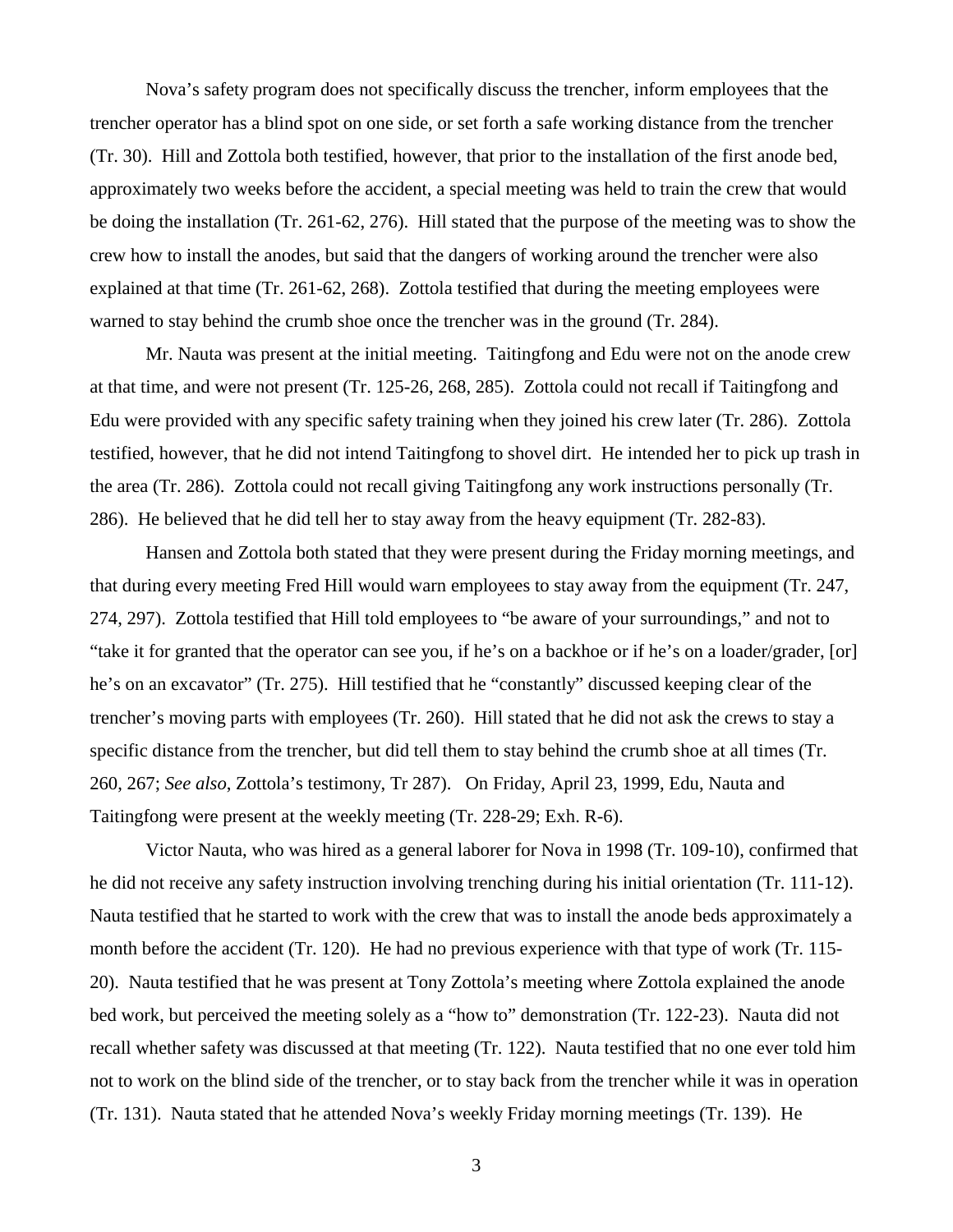testified that during the meetings, which lasted approximately 15 minutes, the men received their paychecks, and the day's work and safety issues were discussed (Tr. 139-40). Nauta could not recall any mention of the trencher at the April 23, 1999 meeting (Tr. 140). He did not remember anyone warning them to stay away from the trencher, or to avoid the operator's blind spot (Tr. 141).

On cross-examination, however, when asked whether Zottola, Hansen or Hill had ever discussed staying away from the trenching equipment, Nauta replied that "they might have. I can't recall" (Tr. 152). Nauta further admitted that he had probably seen the sign on the trencher that stated: **DANGER** - STAND CLEAR WHILE MACHINE IS IN OPERATION, and that he was concerned about working close to the trencher (Tr. 154-55; Exh. C-1, R-1).

Nauta testified that he generally worked approximately five feet from the trencher while it was operating, though at times he was close enough to touch it (Tr. 129). Nauta recalled one instance where Dick Hansen observed him actually jumping up and down on the trencher's skid plates while it was in operation (Tr. 133-36; Exh. C-3).

Rosita Taitingfong testified that she had no experience with trenching anode beds prior to joining the anode crew the week of the accident (Tr. 163, 177-78). Taitingfong stated that she was given no instruction about her duties on the anode crew, nor was she provided any safety instruction at that time (Tr. 164, 168, 172-74). The only job instructions she recalled receiving were from Mr. Edu (Tr. 186). Taitingfong stated that she was not warned to stay away from the trencher, or told to avoid the operator's blind spot until after Mr. Edu's accident (Tr. 174, 177, 185). Ms. Taitingfong testified that she was present at the April 23rd Friday morning meeting; she believed that the supervisor conducting the meeting "might have mentioned about being cautious in there" (Tr. 182). She could not recall whether the trencher was specifically discussed (Tr. 181-82, 184-85, 211).

On cross-examination Ms. Taitingfong admitted that though she did not remember being warned to stay away from the equipment, she might have been told "because too many tells me watch out for this, and watch out for that" (Tr. 213).

Following his inspection of Nova's Anderson AFB work site, CO Ramos concluded that Andy Edu had been standing in front of the trencher, approximately 12 inches from the edge, when the trench collapsed (Tr. 24). Edu was apparently pulled into the teeth of the trencher and killed (Tr. 24-25).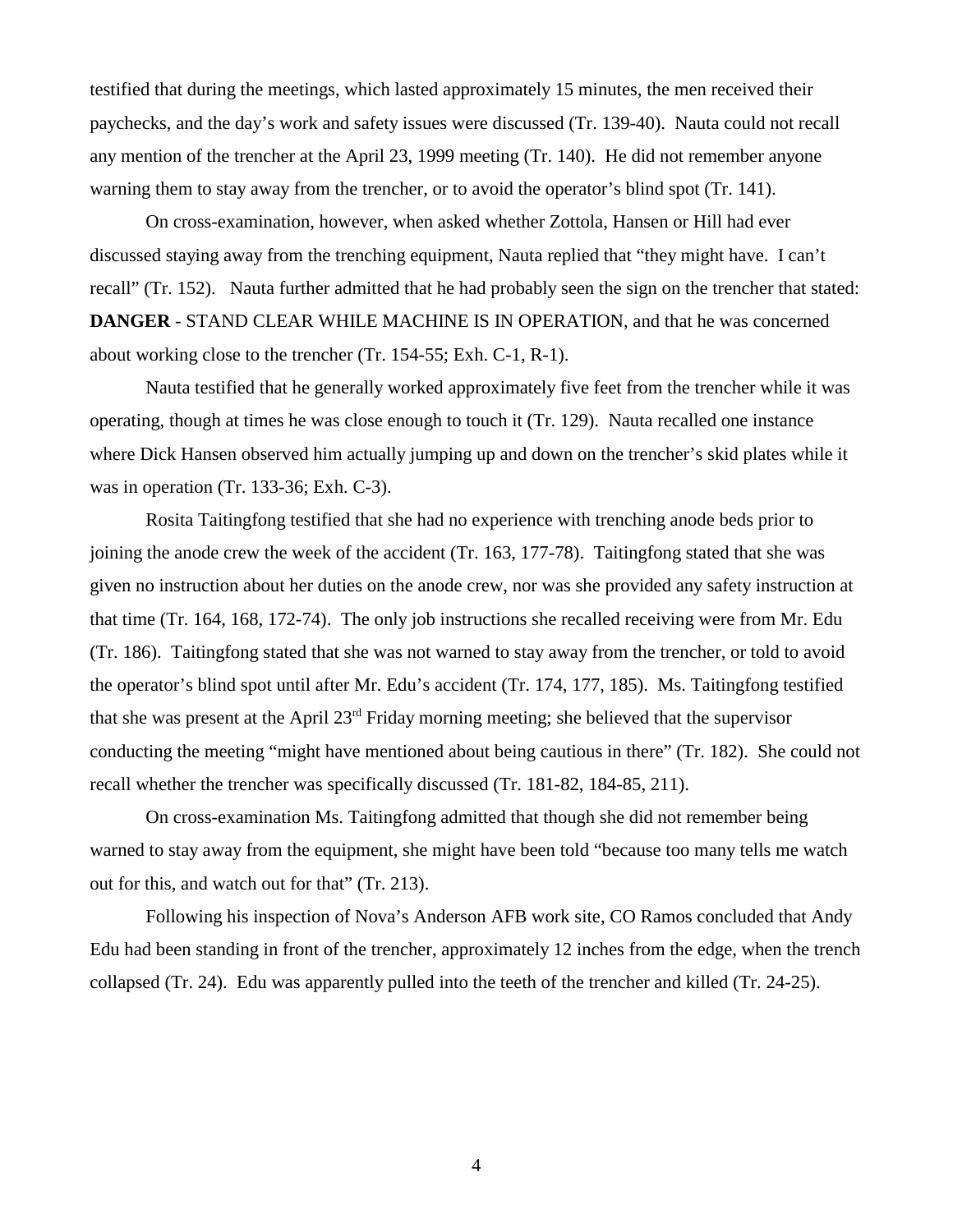### *Discussion*

The cited standard requires that "the employer shall instruct each employee in the recognition and avoidance of unsafe conditions and the regulations applicable to his work environment to control or eliminate any hazards or other exposure to illness or injury." The Commission has held that such instructions must address matters specific to the work site about which a reasonably prudent employer would have instructed its employees. *Pressure Concrete Construction Co.,* 15 BNA OSHC 2011, 2016, 1991-93 CCH OSHD ¶29,902, p. 40,810-11 (No. 90-2668, 1992). CO Ramos testified that it would have been sufficient for Nova to warn its employees to stay away from the trencher while it is in operation (Tr. 94). Complainant bears the burden of establishing that Nova failed to so warn its employees. This it has not done.

 The record establishes that Nova's employee orientation did not address the hazards associated with working near the trencher. However, both parties note that the trencher is clearly marked with warning signs which state, **DANGER** - STAND CLEAR WHILE MACHINE IS IN OPERATION (Tr. 36-37, Exh. C-1, R-1), and that the dangers associated with working in its proximity are obvious (Tr. 94). Moreover, Messrs. Hansen, Hill and Zottola all testified that employees were repeatedly warned to stay away from all heavy equipment. Prior to installation of the anode beds, the anode crew was specifically told to stay away from the trencher. The witnesses stated that Hill told employees clearing the edge of the trench to work behind the crumb shoe. Though Nova's witnesses did not specifically testify as to the contents of the Friday, April 23, 1999 meeting, each of them testified that the employees were warned to stay away from the heavy equipment at every safety meeting.

Neither of Complainant's witnesses, Victor Nauta and Rosita Taitingfong, had any clear recollection of the safety training that was provided to them. Both admitted that they could have been warned to stay away from the trencher, neither stated with any certainty that they did not receive the warnings Hansen, Hill and Zottola claimed to have provided.

Because the Secretary did not establish, by a preponderance of the evidence, that Nova's employees were not trained in the hazards associated with the trencher, or the means to avoid those hazards, the cited violation must be vacated.

This judge notes that there *is* evidence in the record establishing that the required instruction was not enforced at Nova's work site. Mr. Nauta's testimony that he was not reprimanded after Dick Hansen watched him jump up and down on the trencher's skid plates dramatically illustrates the absence of an effective disciplinary program. However, it is well settled that the employer's failure to enforce compliance with work rules on the job does not establish a failure to train or instruct, and this

5